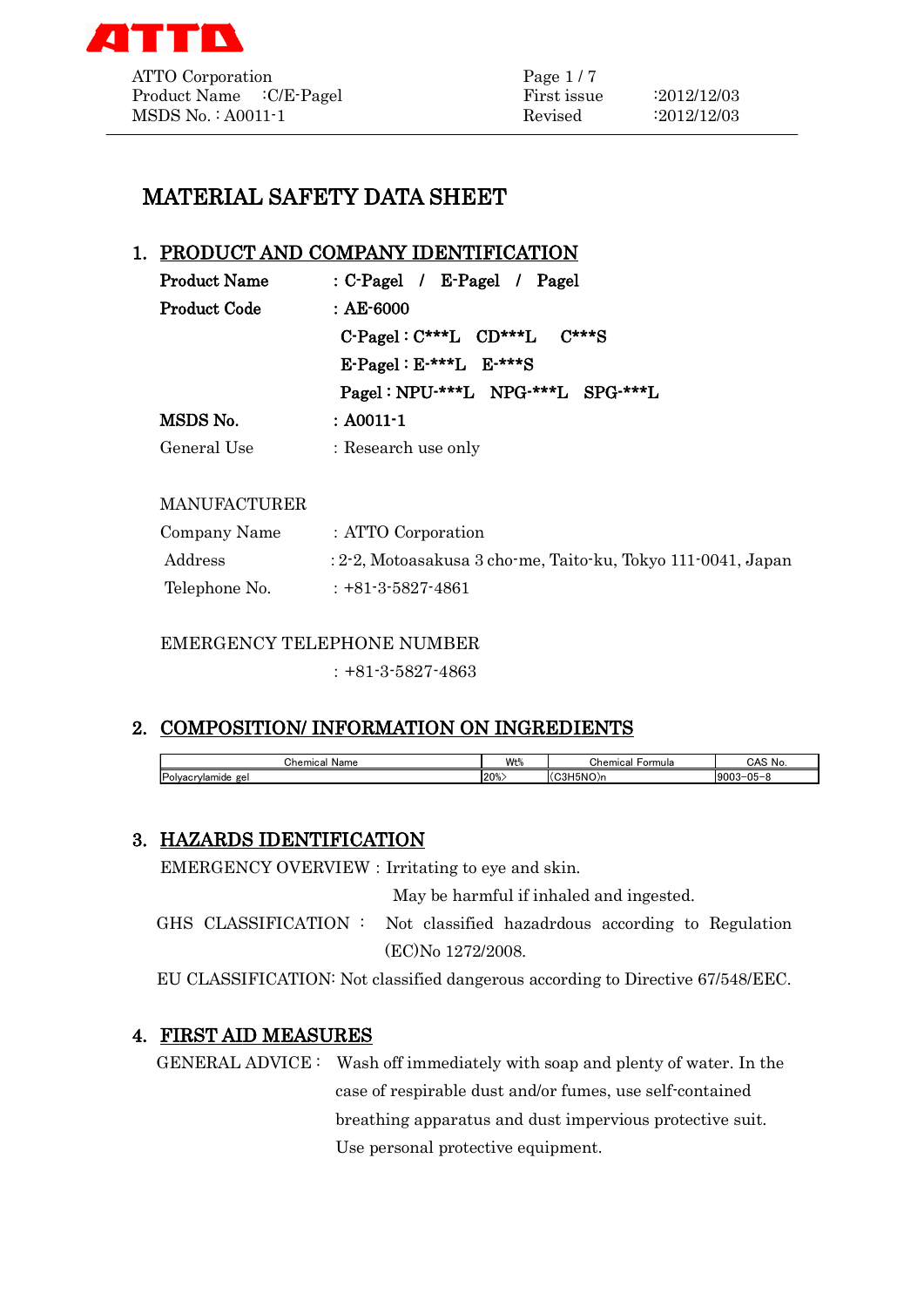

| ATTO Corporation         | Page $2/7$  |                    |
|--------------------------|-------------|--------------------|
| Product Name : C/E-Pagel | First issue | $\cdot 2012/12/03$ |
| MSDS No.: A0011-1        | Revised     | :2012/12/03        |

- INHALATION : Move victim to fresh air. If breathing is difficult, give oxygen. If irritation persists, consult a physician.
- SKIN CONTACT : Remove contaminated clothes and shoes, rinse skin with plenty of water or shower. Use soap to help assure removal. If irritation persists, consult a physician.
- EYE CONTACT: Remove any contact lenses at once. Flush eyes well with a large amount of running water for at least 15 minutes. Assure adequate flushing by separating the eyelids with sterile fingers. If irritation persists, consult a physician.
- INGESTION : Rinse mouth, give plenty of water to dilute the substance. Never give anything by mouth to an unconscious person. Consult a physician.

## 5. FIRE FIGHTING MEASURES

FLAMMABLE PROPERTIES: Not flammable

EXTINGUISHING MEDIA:Carbon dioxide, dry chemical, foam water.

FIRE & EXPLOSION HAZARDS: Toxic, irritating dust or smoke may be emitted.

SPECIAL PROTECTIVE EQUIPMENT FOR FIREFIGHTERS

:Firemen should wear normal protective equipment(full bunker gear)and positive-pressure self-contained breathing apparatus.

## 6. ACCIDENTAL RELEASE MEASURES

## PERSONAL PRECAUTIONS

: Remove ignition sources and ventilate the area. In case of insufficient ventilation, wear suitable respiratory equipment. Avoid raising dust and avoid contact with skin and eyes.

## ENVIRONMENTAL PRECAUTIONS

: Prevent spills from entering sewers, watercourses or low areas.

## METHODS FOR CLEANING UP

: Do not touch spilled material without suitable protection(See section 8). After material is completely picked up, wash the spill site with soap and water and ventilate the area. Put all wastes in a plastic bag for disposal and seal it tightly. Remove, clean, or dispose of contaminated clothing.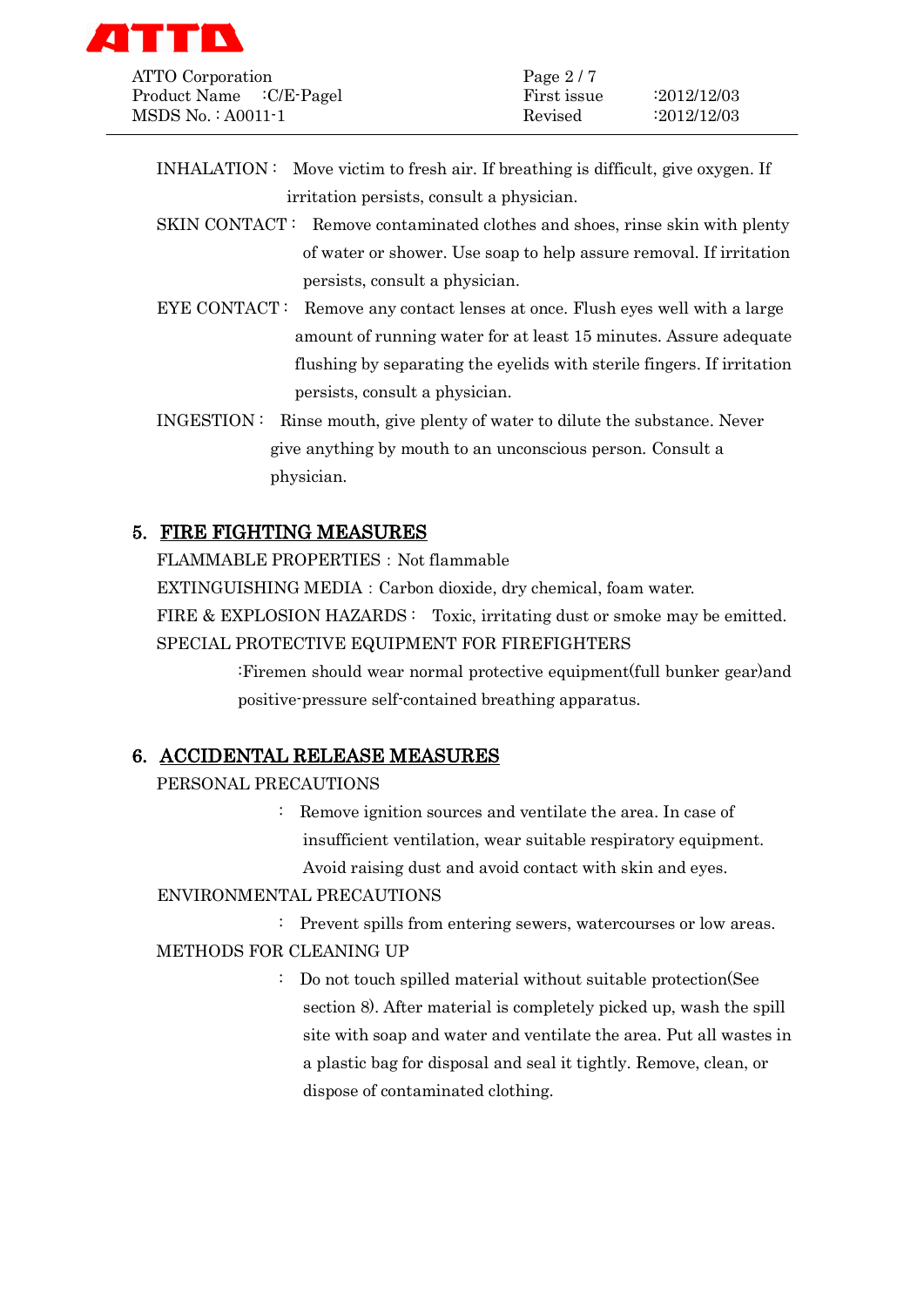

ATTO Corporation Page 3/7 Product Name :C/E-Pagel First issue :2012/12/03 MSDS No. : A0011-1 Revised :2012/12/03

## 7. HANDLING AND STORAGE

PRECAUTION FOR SAFE HANDLING

: Avoid contact with eyes, skin and clothing. Avoid prolonged or repeated exposure. Handle material with suitable protection.

### CONDITIONS FOR SAFE STORAGE

: Store away from sunlight in a cool(  $2$ -10 °C= 35.6-50 °F) well-ventilated dry place. Keep container tightly closed. Do not freeze.

INCOMPATIBILITIES : Not available

#### 8. EXPOSURE CONTROLS / PERSONAL PROTECTION

#### ENGINEERING MEASURES

: Use exhaust ventilation to keep airborne concentrations below exposure limits. Use only with adequate ventilation.

VENTILATION : Local Exhaust ; Necessary,

Mechanical(General) ; Recommended

INDIVIDUAL PROTECTION MEASURES ;

 Respiratory protection : Use a NIOSH/MSHA or European Standard EN149 approved respirator if the vapor concentrations exceed regulatory guidelines.

Hand protection : Chemical resistant gloves

Eye protection : Safety glasses(goggles)

Skin protection : Protective clothing

CONTROL PARAMETER

OSHA Final Limits: None established

 $ACGIH TIX(s)$  : None established

#### 9. PHYSICAL AND CHEMICAL PROPERTIES

Appearance : Gel plate Odor : Odorless pH : Not available Boiling Point / Boiling Range :Not available Melting Point / Melting Range :Not available Decomposition Temperature :Not available Flash Point : Not available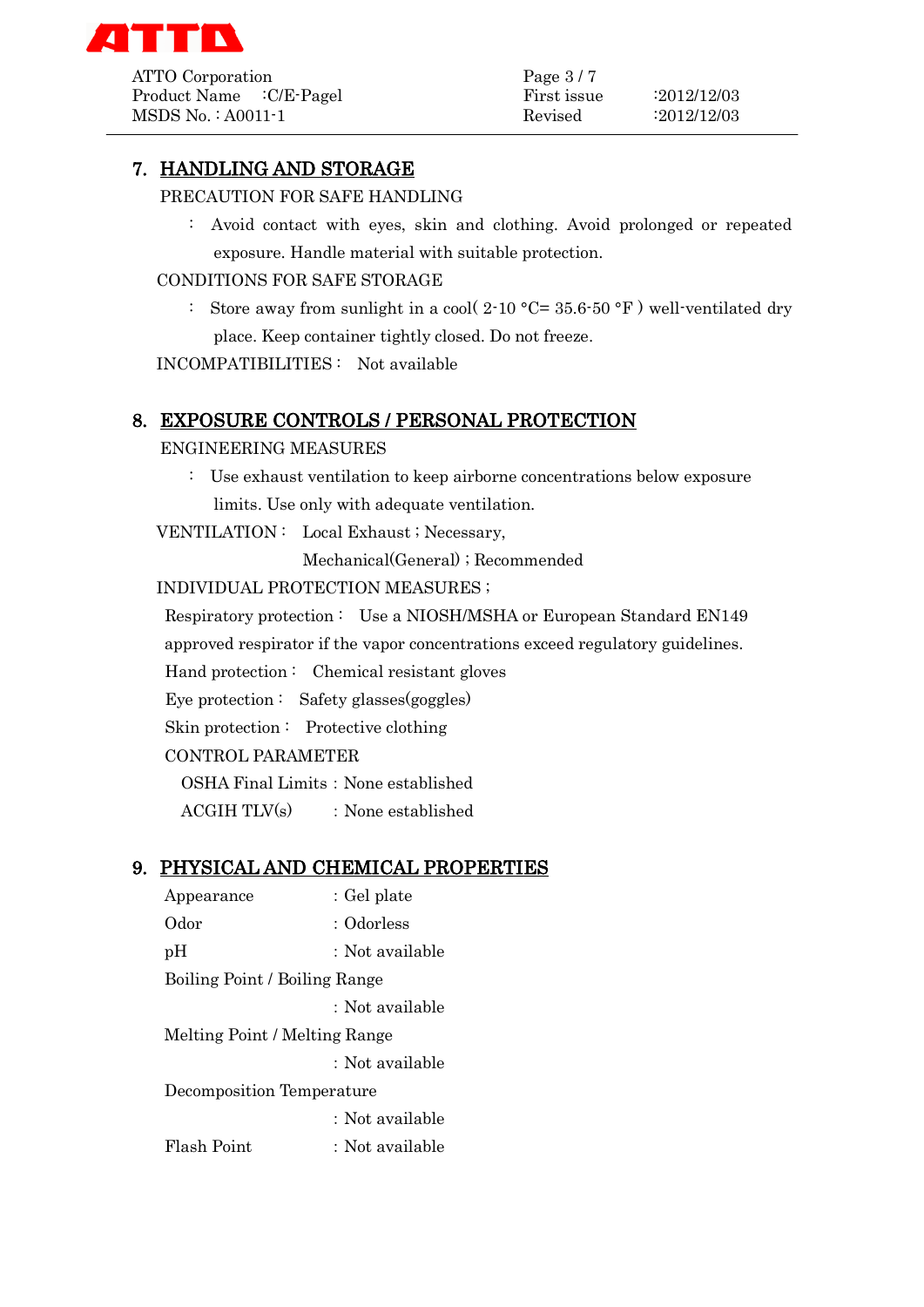

ATTO Corporation Page 4/7 Product Name : C/E-Pagel First issue : 2012/12/03 MSDS No.: A0011-1 Revised :2012/12/03

Auto Ignition Temperature

|                                          | : Not available |  |
|------------------------------------------|-----------------|--|
| Flammability                             | : Not flammable |  |
| <b>Explosive Properties</b>              | : Not available |  |
| <b>Oxidizing Properties</b>              | : Not available |  |
| Vapor Pressure                           | : Not available |  |
| <b>Relative Density</b>                  | : Not available |  |
| Solubility                               | : Not available |  |
| Partition Coefficient (n-octanol /water) |                 |  |
|                                          | : Not available |  |
| Viscosity                                | : Not available |  |
| Vapor Density                            | : Not available |  |
| <b>Evaporation Rate</b>                  | : Not available |  |

## 10.STABILITY AND REACTIVITY

CONDITIONS TO AVOID

|                    | : Sunlight, heat, moisture             |
|--------------------|----------------------------------------|
| STABILITY          | : Stable for six month at cold storage |
| MATERIALS TO AVOID |                                        |
|                    | : Oxidizers, alkalis, Strong Acids     |

HAZARDOUS REACTIONS / DECOMPOSITION PRODUCTS :Carbon monoxide, Nitrogen oxide,

## 11.TOXICOLOGICAL INFORMATION

Acute Toxicity : LD50(orl,rat): >1gm/kg(RTECS) LD50(orl,mouse): 12950mg/kg(RTECS) TOXICITY DATA : May be harmful if inhaled and ingested. SKIN CORROSION/IRRITATION : May cause skin irritation. EYE DAMAGE/EYE IRRITATION : May cause eye irritation. RESPIRATORY OR SKIN SENSITIZATION : Not available GERM CELL MUTAGENICITY : Not available TOXIC TO REPRODUCTION : Not available STOST-SINGLE EXPOSURE : Not available STOST-REPEATED EXPOSURE : Not available ASPIRATION TOXICITY : Not available CARCINOGENICITY : Not available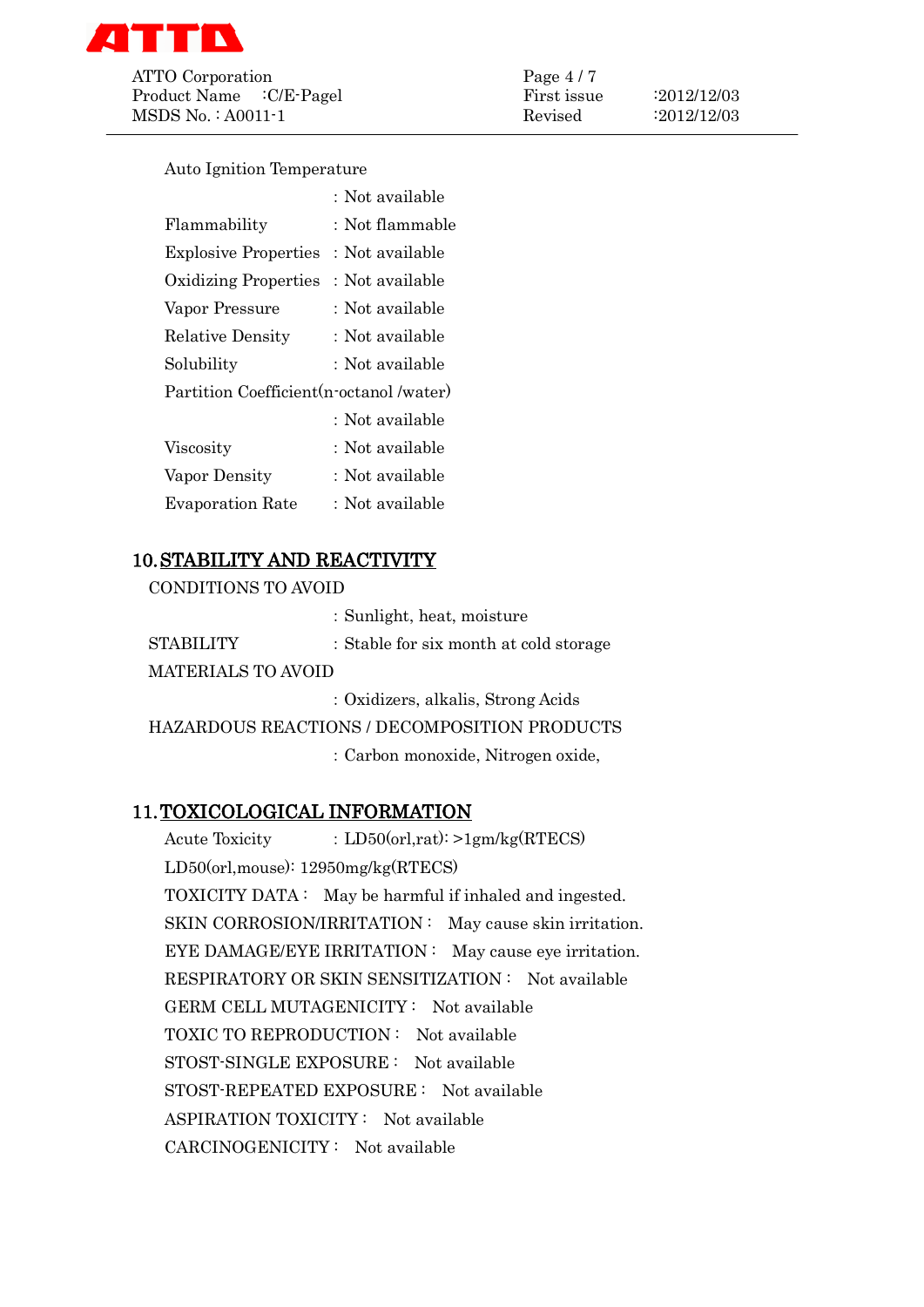

ATTO Corporation Page 5/7 Product Name : C/E-Pagel First issue : 2012/12/03 MSDS No. : A0011-1 Revised :2012/12/03

### ADDITIONAL INFORMATION ;

 NTP : Not listed IARC : Not listed

OSHA : Not listed

ACGIH : Not listed

## 12.ECOLOGICAL INFORMATION

ECOTOXICITY : Not available MOBILITY : Not available PERSISTANCE AND BIODEGRADABILITY :Not available BIOACCUMULATIVE POTENYIAL :Not available OTHER ADVERSE EFFECTS :Not available

## 13.DISPOSAL CONSIDERATIONS

Any disposal practice must be in compliance with country, local, state, and federal laws and regulations ( contact country, local or state environmental agency for specific rules ).

After contents are completely removed, dispose of its container in accordance with local/regional/national/international regulation.

## 14.TRANSPORT INFORMATION

IATA : Not Restricted.

MARINE POLLUTANT: NO

DOT (Department of Transportation):Not a Hazardous Material for DOT shipping.

## 15.REGULATORY INFORMATION

US REGULATIONS ; EPA:CERCLA RQ=Not listed EPCRA TPQ=Not listed OSHA; TQ = Not listed

EU REGULATIONS:

Labelling according to EC Directives: Not required.